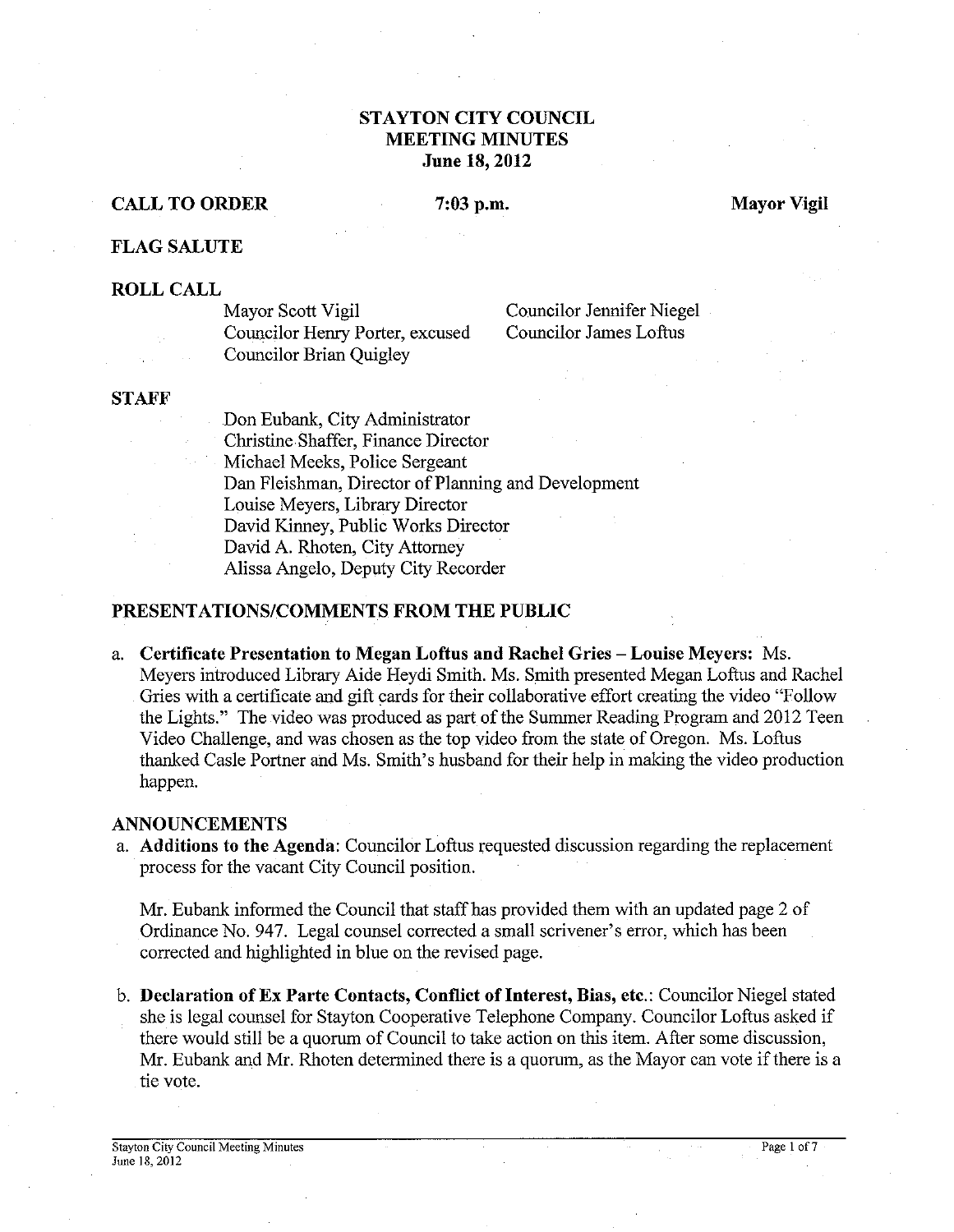## **CONSENT AGENDA**

- a. **June 4,2012 City Council Meeting Minutes**
- b. **Approval of Abstract of Election Results -May 15,2012 Primary Election**

**MOTION:** From Councilor Quigley, seconded by Councilor Niegel, to adopt the Consent Agenda. **Motion passed 2:O (Loftus stated Present).** 

# PUBLIC HEARING - None.

#### **UNFINISHED BUSINESS**

**Discussion, Possible Amendments to Stayton Municipal Code Title 5, Solicitor's License**  a. **Staff Report:** Mr. Fleishman reviewed the staff report included in the Council packets and the three options staff has identified.

b. **Council Deliberation:** The Council discussed the current code language for Solicitor's Licenses, as well as the denial process and what would lead to a denial. Currently, local nonprofit organizations such as churches, school fimdraisers, etc. are exempt from obtaining a License.

Councilor Loftus asked about the difficulty for a police officer to verify employment at a local business of a solicitor. Sgt. Meeks didn't feel this would be too difficult if it occurred during regular business hours. There was continued discussion about solicitors and their identification.

Mayor Vigil is in favor of not requiring a Solicitor's License if no direct contact is made with homeowners.

Councilor Quigley has no issue with the current code language. However, he questioned whether it is necessary to require an additional background check if the business owner has already done one. Ms. Shaffer stated while one may have been completed, the employee would have to sign a release to allow the City to view their background check, and it would be unknown as to whether the background check was done to City standards.

Mayor Vigil and the Council discussed what is considered an Itinerant Merchant versus a Solicitor, and how each are currently regulated. Mayor Vigil recommended a special section be added to the Stayton Municipal Code addressing "Ice Cream Trucks" because this seems to be a different type of solicitor. Mr. Fleishman cautioned against being too specific about the type of product, as to not exclude other vendors who may operate in the same way.

Councilor Niegel felt the business owner was upset due to the cost of the background checks for multiple employees. She also has concerns with outside ice cream trucks or other vendors coming into Stayton to do business without being required to have a Solicitor's License or background checks.

Mr. Fleishman reviewed the current fees and stated any reduction in fees is a policy decision which can be made by the Council.

Councilor Quigley clarified what the current code states, and confirmed that it includes mobile food vendors, including ice cream vendors. These vendors are required to obtain a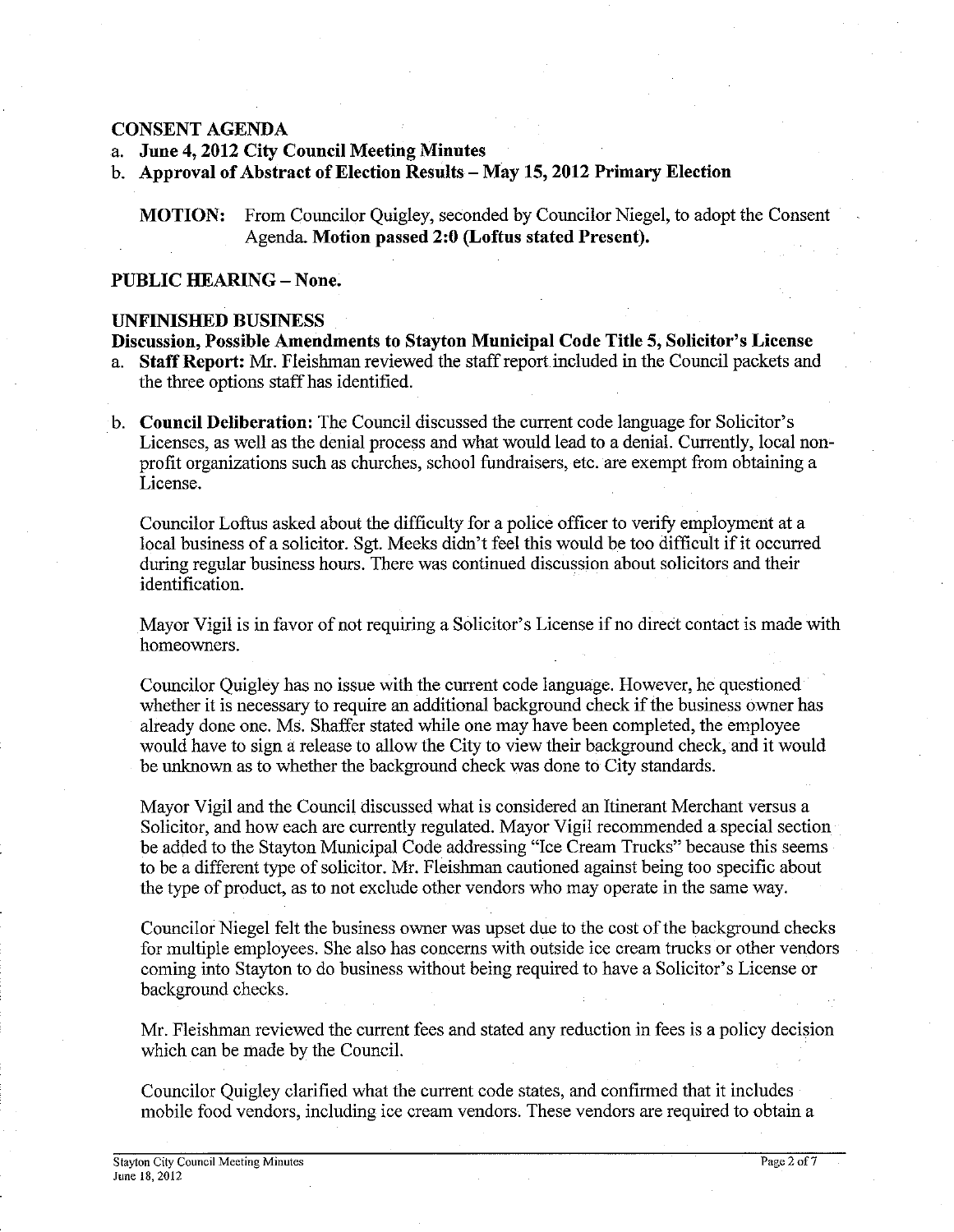*License and have background checks performed on their employees. Mr. Fleishman reiterated that the question is whether or not this is the policy the Council wants to continue.* 

*Discussion continued, centering on requirements for different types of vendors and*  background checks. One idea suggested was to require a background check for businesses not within City limits. Overall, the Council felt a background check is important in order to *protect children and community members from predators. Sgt. Meeks felt there should be no exemptions for Solicitor's License background checks.* 

*Councilor Niegel suggested a maximum cap on yearly fees for businesses that have several employees.* 

*Ms. Shaffer informed the Council that the yearly fee schedule resolution will be brought to them in late July or early August, and the fees for background checks can be discussed and if necessary, changed at that time.* 

*A motion by Councilor Loftus 'that the Council schedule a work session for further discussion on Solicitor's Licenses' died for lack of a second.* 

*Councilor Niegel suggested taking no action at this time. Instead, wait for staff to return with the updated fee schedule resolution. Mayor Vigil agreed. However, Councilor Loftus felt by waiting it would continue to hold up the business owner who originally complained.* 

*Mr. Eubank suggested the business owner move forward with paying for one employee to complete the background check on, and if the fee schedule is changed when brought to Council, the City could then refund the cost difference.* 

*Ms. Shaffer stated she can do her best to put together the revised fee schedule resolution for the first City Council meeting in July. The Council agreed this was the best option and will further discuss the background check fees at their meeting on July 2,2012.* 

### **NEW BUSINESS**

# **Resolution No. 888, City Initiating the Annexation of Phillip's Property**

*a.* **Staff Report:** *Mr. Fleishman reviewed the staff report included in the Council packets.* 

- *b.* **Council Deliberation:** *Councilor Loftus inquired about the acquisition of easements and right-of-ways across neighboring properties required for the needed infrastructure. Mr. Fleishman indicated they had not. However, in order for the development to move forward, this is a requirement and will be included in a development agreement between the developer and the City.*
- *c.* **Council Decision:** 
	- **MOTION:** *From Councilor Loftus, seconded by Councilor Niegel, to approve Resolution No.* 888, *as presented by staff, initiating the annexation of property owned by JCNW Family LLC.* **Motion passed** *3:O.*

### **Ordinance No. 947, Amendment to the Telephone Franchise Agreement**

*a.* **Staff Report:** *Mr. Eubank reviewed the staff report included in the Council packets.*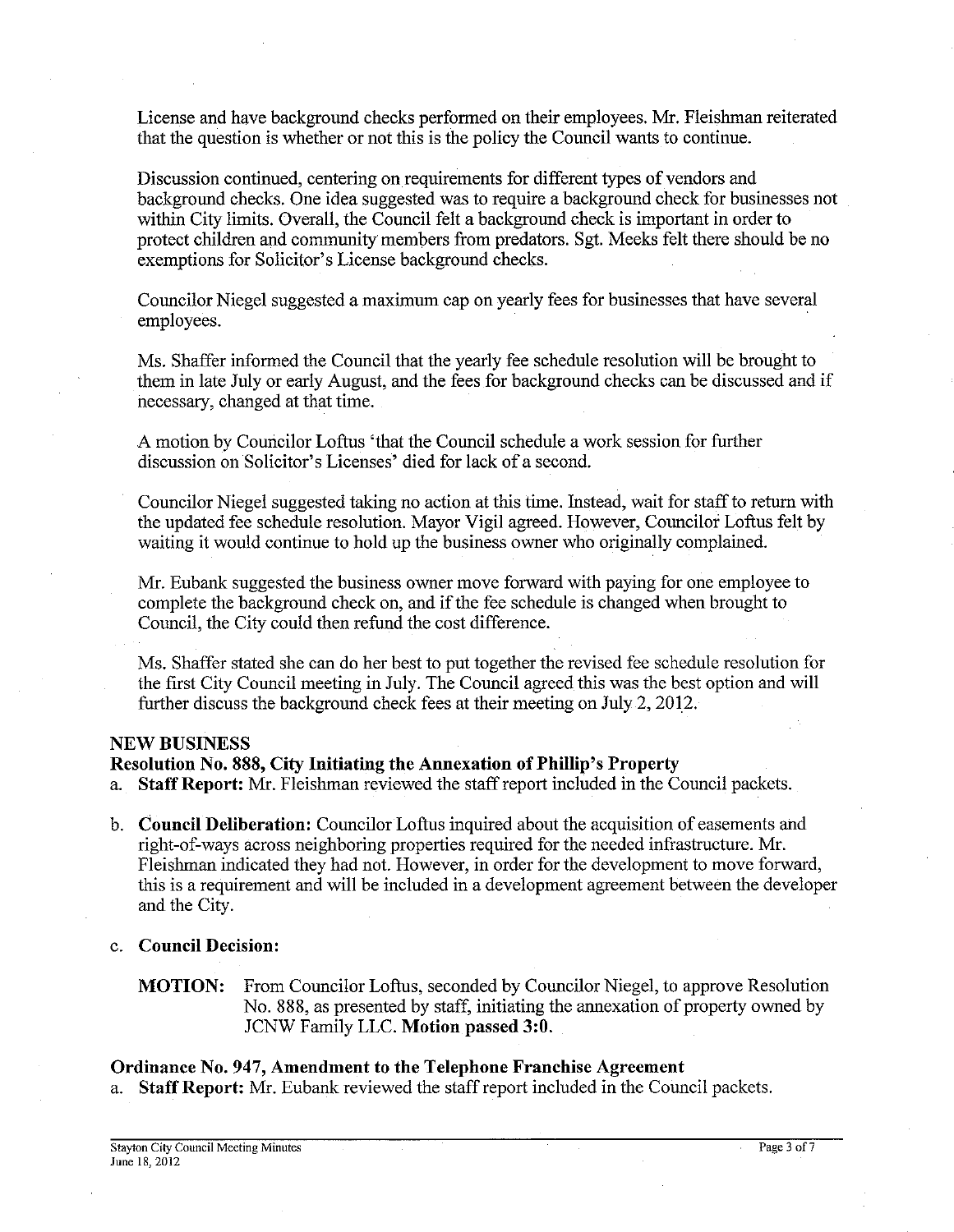b. **Council Deliberation:** Mayor Vigil inquired about a possible Communications Ordinance. Mr. Eubank stated staffwould like to bring a Communications Ordmance to Council: however, there are several pending court cases on these types of matters and they are waiting to see what direction those go in. Mr. Eubank invited him to stop by and read over the Model Ordinance prepared by the League of Oregon Cities.

Councilor Loftus asked if the franchise fee is the same for the phone and cable companies, 7% for phone service and 5% for cable service. Ms. Shaffer indicated yes.

The phone company's contract expires in 2013, and at that time will be renegotiated.

#### c. **Council Decision:**

**MOTION:** From Councilor Loftus, seconded by Councilor Quigley, to approve Ordinance No. 947, Granting a Non-Exclusive Limited Term Franchise to Stayton Cooperative Telephone Company to Provide Cable Services in the City of Stayton as presented. **Motion passed 2:O (Councilor Niegel did not participate or vote).** 

## **STAFFICOMMISSION REPORTS**

**Finance Director's Report – Christine Shaffer** 

a. **May 2012 Monthly Finance Department Report:** Ms. Shaffer reviewed her monthly Finance Department Report.

Councilor Loftus asked if the numbers in parentheses on the Fund Summary sheet are positive or negative. Ms. Shaffer stated the numbers in parentheses exceed yearly projections, which is positive.

## **Police Chief's Report** - **Rich Sebens**

a. **May 2012 Statistical Report:** Sgt. Meeks briefly reviewed the May 2012 report.

Councilor Loftus and Sgt. Meeks discussed a conversation he had with Chief Sebens regarding the recent spike in car thefts and break-ins at a past Council meeting. These statistics seem to have returned to normal, and it is believed possible the person or persons are now incarcerated.

Councilor Niegel commended Officer Leonard, who recently came out and spoke at her neighborhood watch meeting.

## **Public Works Director's Report** - **David Kinney**

a. **May 2012 Monthly Operating Report:** Mr. Kinney provided an update on the Wastewater Treatment Plant project and the 10" Avenue Improvements project. Also, there was a portable pump set-up on Fern Ridge Road due to an electrical glitch at the pump station. This is hoped to be remedied shortly.

## **Pool Manager's Report** - **Rebekah Meeks**

a. **May 2012 Monthly Operating Report:** Mr. Eubank explained that Ms. Meeks had to leave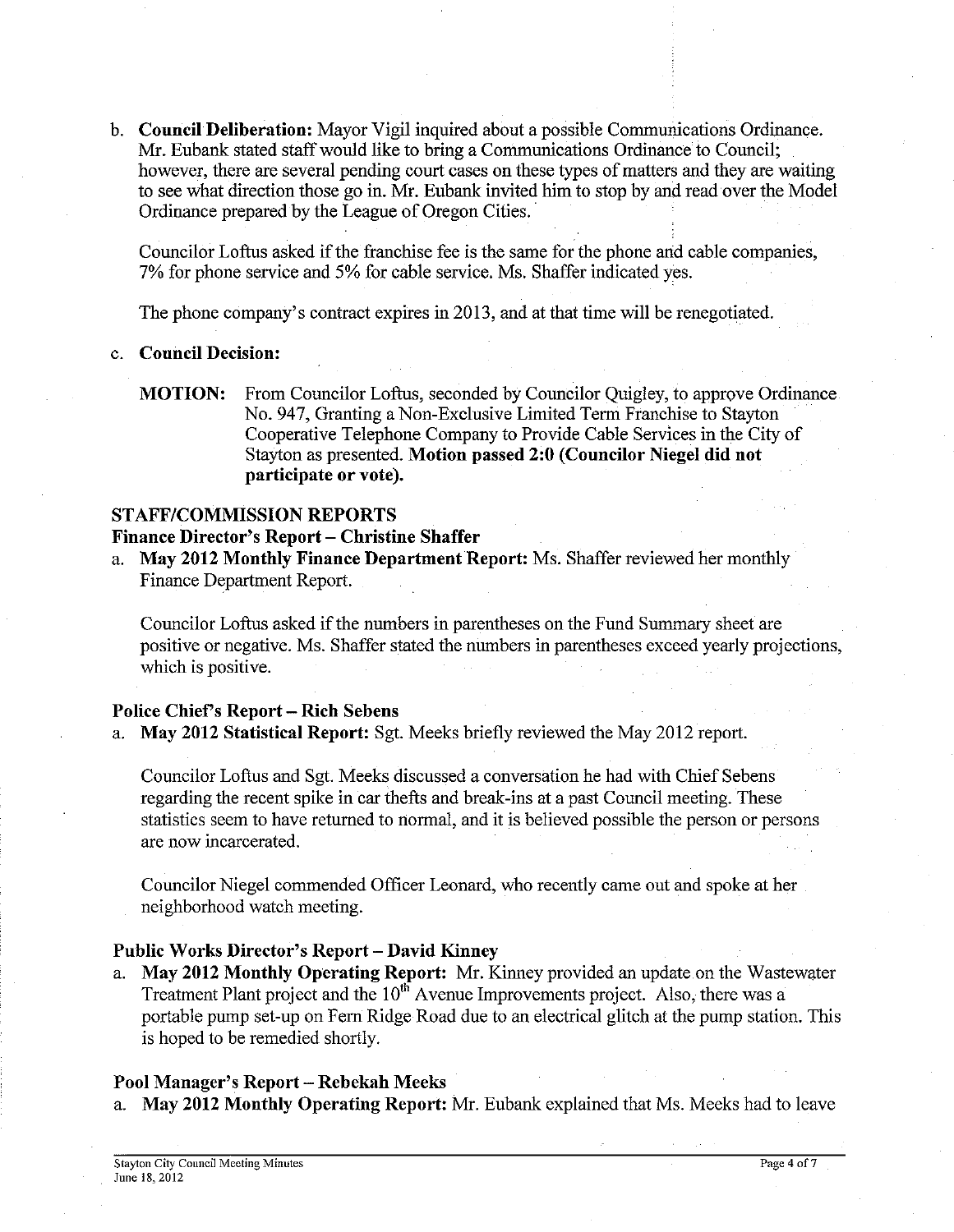the meeting to respond to an issue at the Pool. Councilor Loftus noted a drop in revenue, and requested clarification on why there had been a decrease. Ms. Shaffer explained the background of why revenues are lower at this time, which included no winter swim lessons and a payment due from the YMCA.

# Library Director's Report - Louise Meyers

a. **May 2012 Activities I Statistics:** Ms. Meyers reviewed the May Library Director's report.

Councilor Loftus asked if it was unusual to such a large spike in fees for cards and lost books. Ms. Meyers stated they had received funds from their e-commerce and cooperative. The ecommerce is paid quarterly for lost books paid for by credit card. Books lost by nonresidents over the past year are also reimbursed quarterly by the Chemeketa cooperative, which can be for a large amount, hut it is spread out over several months.

# **PRESENTATIONSICOMMENTS FROM THE PUBLIC**

a. **Charles Keen, 1556 Park Avenue, Salem, Oregon:** Executive Director of the Accessible Organization. Mr. Keen stated the Accessible Organization and the Oregon Paralyzed Veterans of America would like the Stayton City Council to consider a Resolution designating July, "Accessibility Awareness Month." Councilor Loftus asked Mr. Keen to read his Resolution to the Council. Mayor Vigil indicated he will speak further with Mr. Keen to determine the specific wording and how to move forward for the July 2, 2012 City Council meeting.

# **BUSINESS FROM THE CITY ADMINISTRATOR**

a. **Possible Painting of the downtown street light poles:** The Downtown Committee recently discussed painting the downtown area street light poles. Pacific Power and Light stated the light poles can be painted at a cost of \$300 to \$350 per pole. The Committee favors the color of the poles on the "acorn" lights in Santiam Park.

Councilor Loftus asked how painting the light poles will solve the illumination issue in the downtown area. Mr. Kinney stated it will not address this issue. The Council further discussed the downtown lighting issues. Councilor Loftus requested this issue return at a future meeting to discuss the cost of replacing the heads of the lights with LED lighting. Mr. Eubank indicated the Downtown Committee had hoped to have the poles painted prior to SummerFest.

Councilor Quigley would like to view the poles prior to offering his opinion. Councilor Niegel felt the Downtown Committee should make the decision on color and agreed the lights should he repainted. Mayor Vigil agreed and would like to see these painted prior to SummerFest.

# **BUSINESS FROM THE MAYOR** - **None.**

# **BUSINESS FROM THE COUNCIL**

a. **Selection Process for City Council Vacancy:** Councilor Loftus proposed opening the application process for the current Council Vacancy.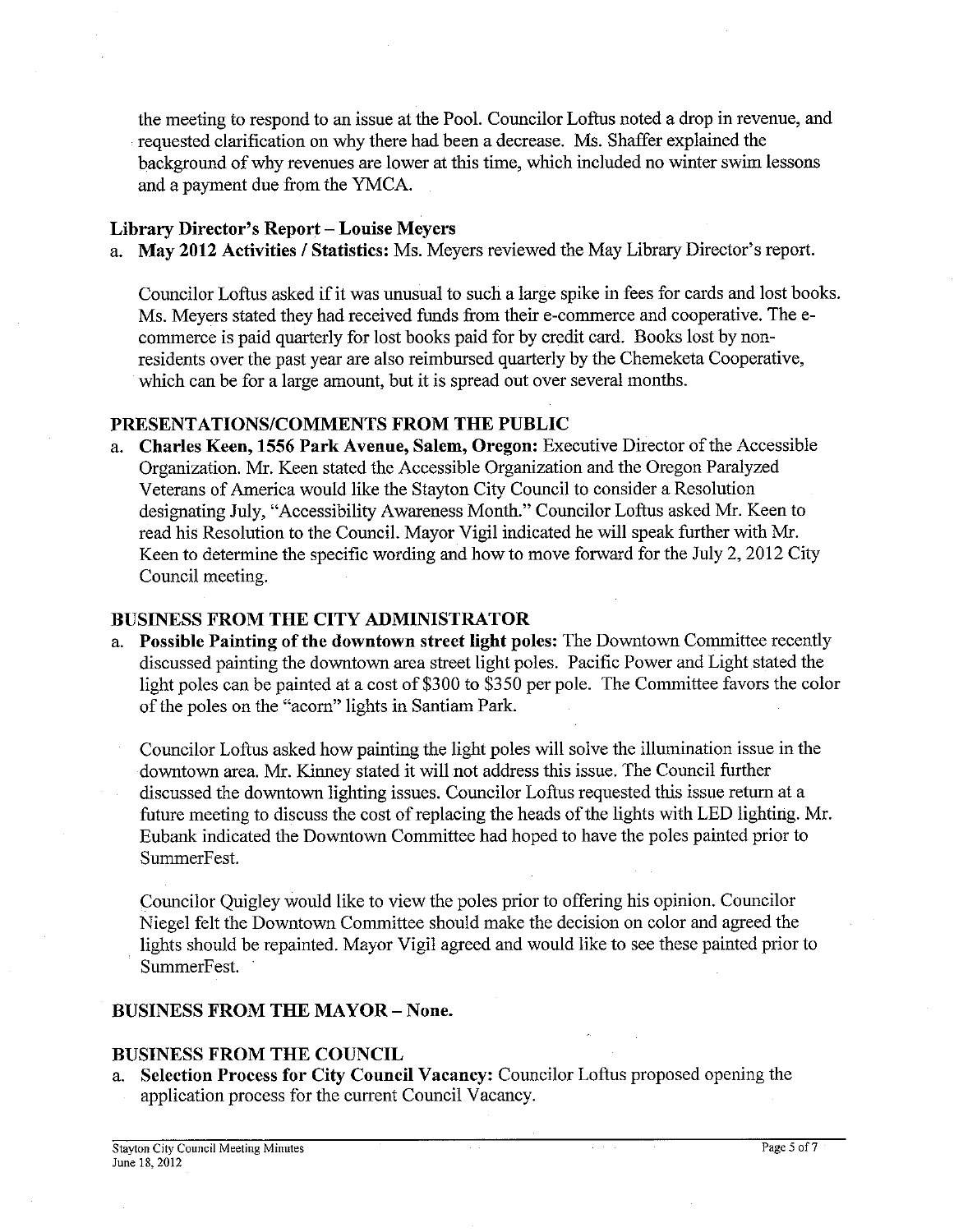The Council discussed the past interview process done by former Mayor Honeywell and what each felt was the proper way to proceed with the current Council vacancy. Mayor Vigil stated he will provide the Council with information he receives from the potential appointee. He takes this process seriously and is looking for a citizen that wants to serve our community and be a member of the Council. He doesn't agree putting people through an extensive interview process is the right path.

Councilor Quigley stated by Mayor Vigil just recommending someone be appointed to the Council, this doesn't provide him with enough information to make an educated decision on whether this person would be the right choice. He would ask to see more information prior to being asked to appoint a new Council member.

**MOTION:** From Councilor Loftus, seconded by Councilor Quigley, to direct staffto place an advertisement in the Stayton Mail for the current vacant Council seat and provide the City Administrator with a letter and resume of why they want to serve on the Council.

#### Discussion

Councilor Niegel supports an interview process but doesn't necessarily feel a legal notice would be read by the public. She felt an article in the Stayton Mail would be more appropriate. She added that had the Mayor not asked her to apply for City Council, it's unlikely she would have moved forward on her own. She also feels the Council should be involved in the decision making process.

Councilor Loftus stated he wants to participate in the decision making process, not just be involved in the process.

### **Motion failed 1:2 (Quigley, Niegel)**

Councilor Quigley stated he hopes for an open process with the Council participating. He would like the appointment process reviewed the next time the Charter is evaluated.

A motion by Councilor Loftus to 'open the Charter Review Committee to have them address the section in the Charter relating to Mayoral appointments' died for lack of a second.

Councilor Quigley asked for the cost of reviewing the Charter and subsequent revisions. Mr. Eubank explained it depends if the review is done on our own without hiring a consultant, then it would be staff and Council time. However, when it comes time to take the revised Charter to the voters, there can be a cost to do the election if it is done during a Primary Election, rather than a General Election. That cost is approximately \$4,000. It is possible to have the Charter Review Committee look at only one specific section of the Charter.

A motion by Councilor Loftus to 'open a Charter Review Committee that reviews Section 9 of the City Charter, specifically focusing on the appointment of a vacancy of an elected official' died for lack of a second.

Councilor Quigley feels Councilor Porter should be involved in this discussion. He also feels there are other items that should be included in a review of the Charter, not only this one